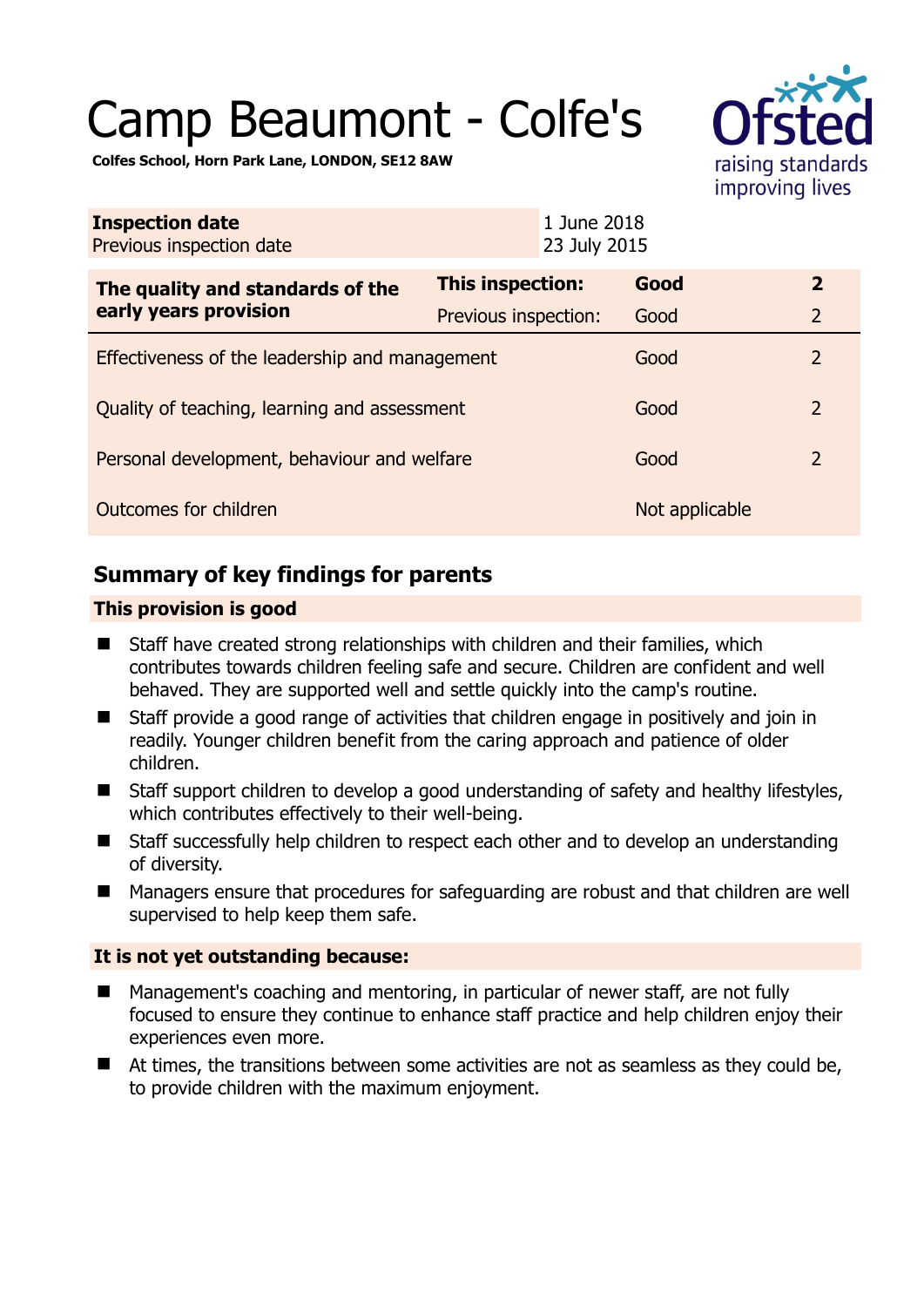# **What the setting needs to do to improve further**

## **To further improve the quality of the early years provision the provider should:**

- build on existing systems for coaching and mentoring newer members of staff, and continue to support their practice to help them improve
- $\blacksquare$  review transition times between activities so that they operate more smoothly.

## **Inspection activities**

- The inspector observed activities indoors and outdoors.
- The inspector completed a joint observation with the manager and discussed the impact on children's interest and engagement.
- The inspector talked to staff, children and the managers at appropriate points throughout the inspection.
- The inspector checked evidence of the suitability and training of staff.
- The inspector took into account the views of parents spoken to on the day and the written feedback provided by other parents.

# **Inspector**

Marvet Gayle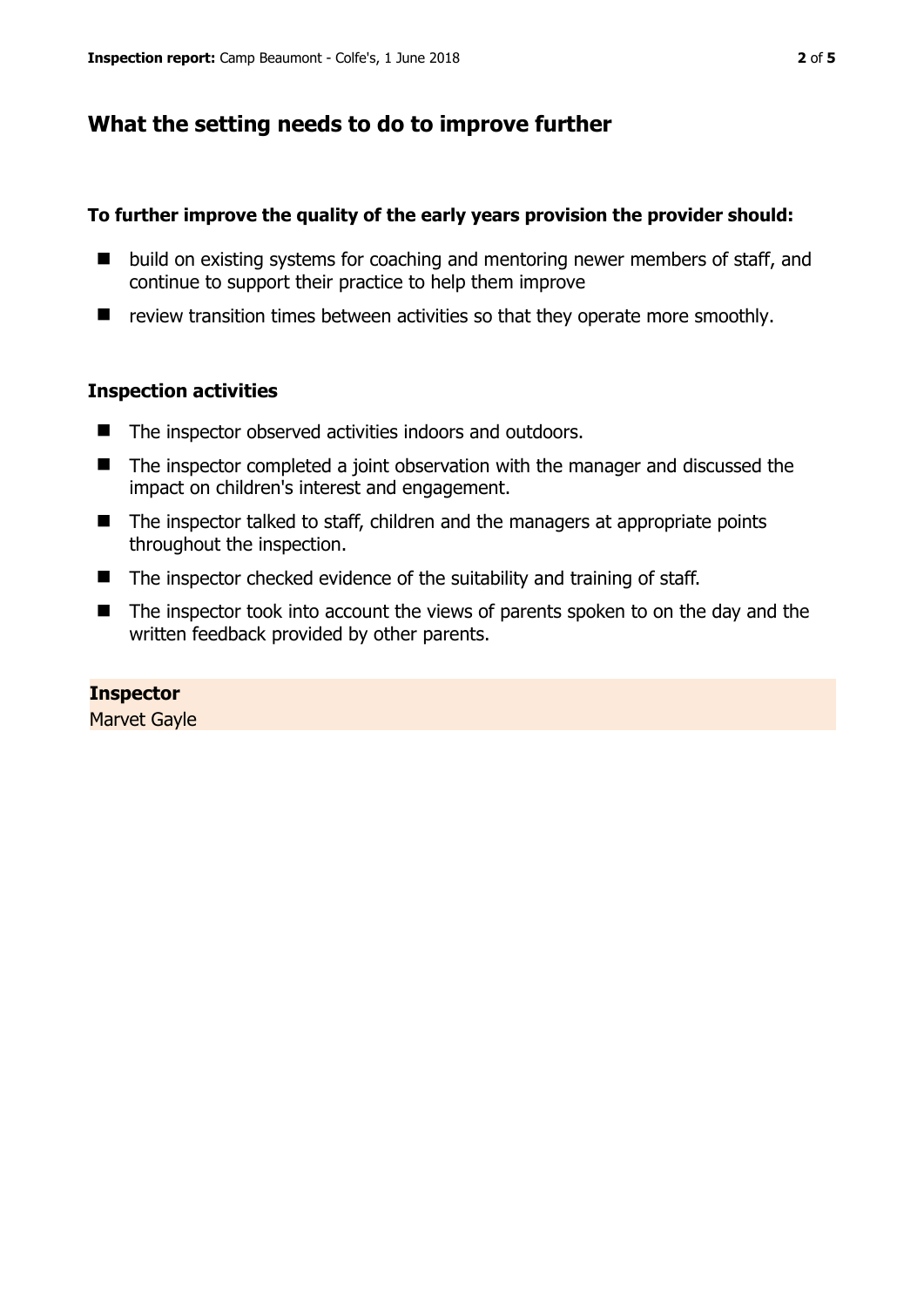# **Inspection findings**

## **Effectiveness of the leadership and management is good**

Safeguarding is effective. Managers and staff have a good understanding of relevant procedures and know what to do if they have any concerns about a child's welfare to ensure they are safe. Recruitment is robust. Managers ensure that staff are suitable to fulfil their roles. Staff have some support to develop their knowledge, such as through induction, training and meetings, to help the team improve. Staff are vigilant and supervise children closely. They help children to think about keeping themselves safe and to consider their own limitations, alongside activities that encourage them to be physically active. Managers and staff reflect on and evaluate the provision well. They ask children what they enjoy at the camp, seek parents' views and work with the venue to help identify strengths and areas for improvement.

## **Quality of teaching, learning and assessment is good**

Staff are good role models who are kind and caring, and they support children well. They join in with children's play and use demonstrations and explanations to help children learn and achieve. For example, staff show children the different dance steps to some music. Staff interact effectively with children and encourage them to share their thoughts and feelings. For instance, during circle time, staff encourage children to talk about their favourite colour of the rainbow and why. They work well in partnership with parents and other professionals. For example, staff follow suggestions from the school to support children's interests. Parents have access to a good range of information to keep them well informed about the camp, and staff work closely with them to settle children at the start of their placements. They comment that they are very happy with the quality of care and the activities provided, and that their children have fun and are eager to attend.

## **Personal development, behaviour and welfare are good**

Children respect each other and the adults around them, for example, as they follow instructions readily, take turns and share resources. They have regular opportunities to learn about people who are different from themselves, to support their awareness of a diverse society. Children are confident to express their needs and enjoy the praise and encouragement they receive from staff. The staff team supports children's health well. For example, staff encourage lots of physical activity and fresh air, and they ensure children are provided with a nutritious lunch box. Children develop a positive awareness of the importance of good hygiene under the careful supervision and support of staff.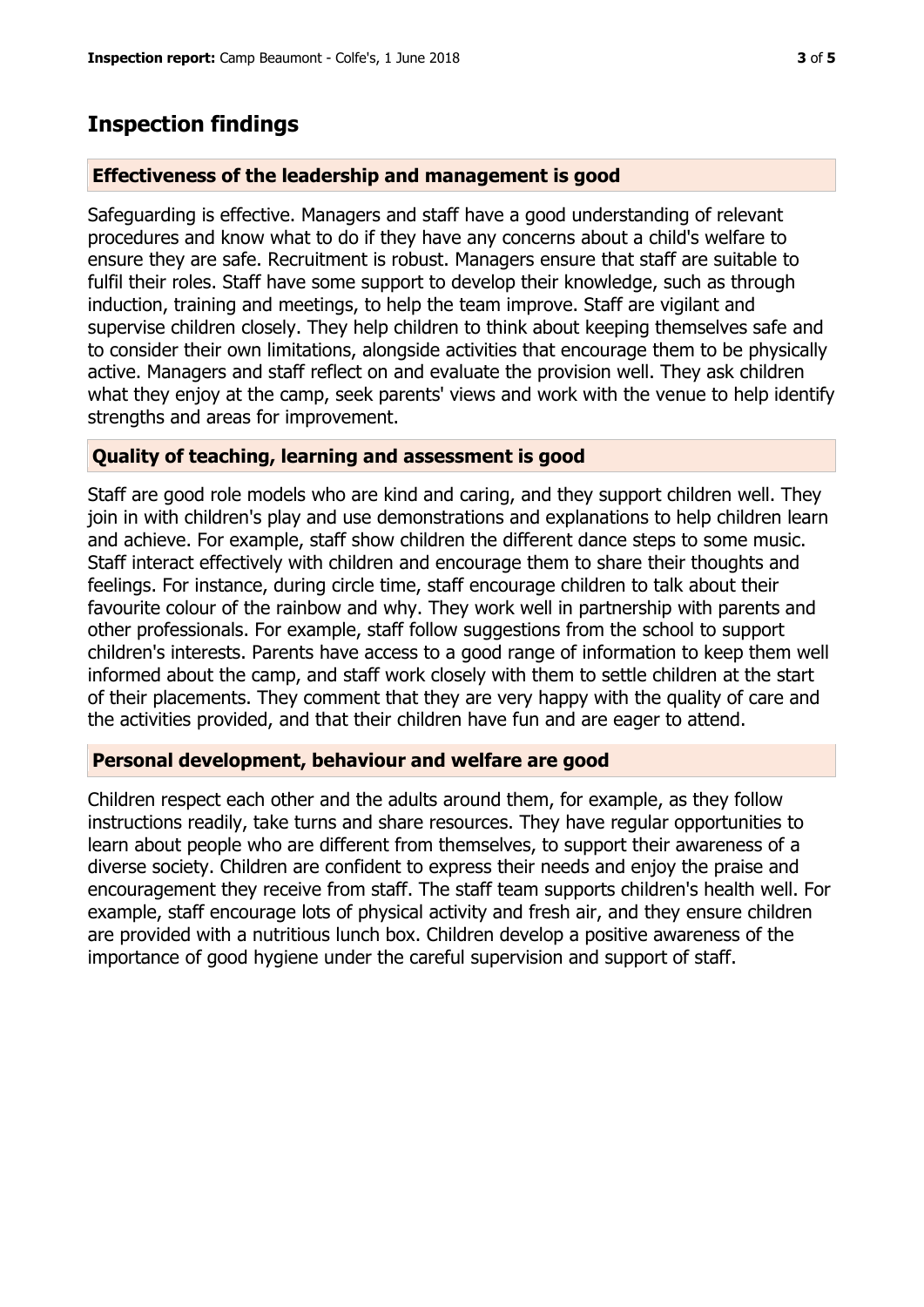# **Setting details**

| Unique reference number                             | EY369595                                                                             |  |
|-----------------------------------------------------|--------------------------------------------------------------------------------------|--|
| <b>Local authority</b>                              | Greenwich                                                                            |  |
| <b>Inspection number</b>                            | 1130140                                                                              |  |
| <b>Type of provision</b>                            | Out of school provision                                                              |  |
| Day care type                                       | Childcare - Non-Domestic                                                             |  |
| <b>Registers</b>                                    | Early Years Register, Compulsory Childcare<br>Register, Voluntary Childcare Register |  |
| Age range of children                               | $3 - 8$                                                                              |  |
| <b>Total number of places</b>                       | 96                                                                                   |  |
| Number of children on roll                          | 74                                                                                   |  |
| Name of registered person                           | CB (Oldco) Limited                                                                   |  |
| <b>Registered person unique</b><br>reference number | RP900819                                                                             |  |
| <b>Date of previous inspection</b>                  | 23 July 2015                                                                         |  |
| <b>Telephone number</b>                             | 01603851000                                                                          |  |

Camp Beaumont - Colfe's registered in 2008. It operates from Colfe's School in Lee, in the London Borough of Lewisham. The camp opens five days a week during school holidays. Sessions are from 8.30am to 5.30pm, and an extended day is offered between 8am and 6pm. The camp employs 13 members of staff. Of these, one holds qualified teacher status and the manager has a level 3 childcare qualification.

This inspection was carried out by Ofsted under sections 49 and 50 of the Childcare Act 2006 on the quality and standards of provision that is registered on the Early Years Register. The registered person must ensure that this provision complies with the statutory framework for children's learning, development and care, known as the early years foundation stage.

Any complaints about the inspection or the report should be made following the procedures set out in the guidance 'Complaints procedure: raising concerns and making complaints about Ofsted', which is available from Ofsted's website: www.gov.uk/government/organisations/ofsted. If you would like Ofsted to send you a copy of the guidance, please telephone 0300 123 4234, or email enquiries@ofsted.gov.uk.